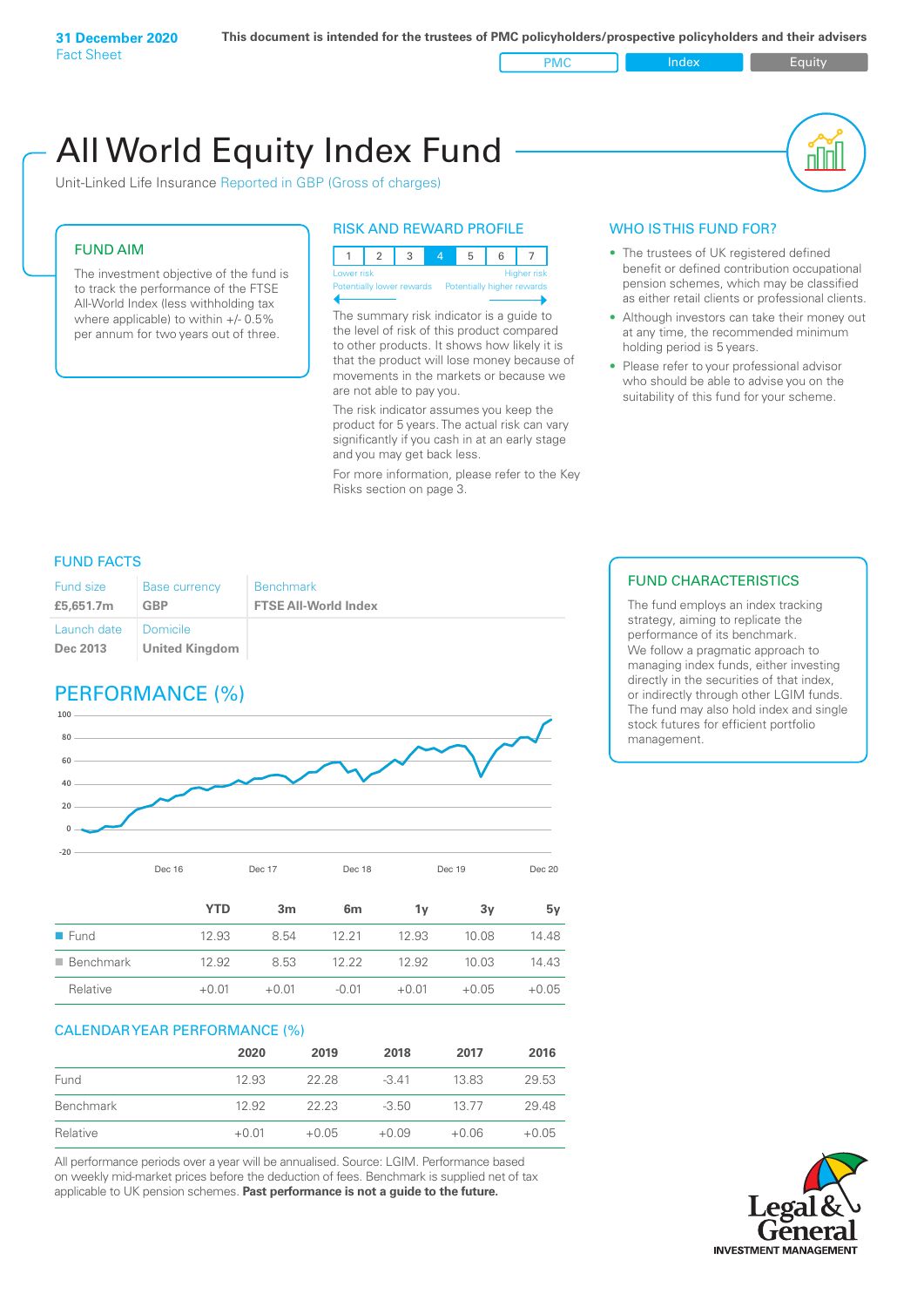# All World Equity Index Fund

Unit-Linked Life Insurance Reported in GBP (Gross of charges)

# PORTFOLIO BREAKDOWN

All data source LGIM unless otherwise stated. Totals may not sum due to rounding. In order to minimise transaction costs, the Fund will not always own all the assets that constitute the index and on occasion it will own assets that are not in the index.



# SECTOR (%)

| $\blacksquare$ Technology  | 21.8 |
|----------------------------|------|
| $\blacksquare$ Financials  | 17.8 |
| $\blacksquare$ Industrials | 12.7 |
| ■ Consumer Services        | 12.5 |
| ■ Consumer Goods           | 11.5 |
| $\blacksquare$ Health Care | 11.2 |
| ■ Basic Materials          | 4.1  |
| $\Box$ Oil & Gas           | 3.2  |
| $\blacksquare$ Utilities   | 2.9  |
| $\Box$ Other               | 2.3  |
|                            |      |

# REGION (%)

| North America                 | 58.5 |
|-------------------------------|------|
| Europe (ex UK)                | 131  |
| <b>World Emerging Markets</b> | 11.5 |
| Japan                         | 74   |
| Asia Pac ex Japan Dev         | 5.3  |
| UK (World)                    | 41   |
| Middle East/Africa Dev        | () 1 |
|                               |      |

# MARKET CAPITALISATION (%) TOP 10 HOLDINGS (%)

| ■ Large            | 81.5 |
|--------------------|------|
| $\blacksquare$ Mid | 18.5 |



■ Top 10 holdings 14.7% Rest of portfolio 85.3%

| Apple Inc                          | 36  |
|------------------------------------|-----|
| Microsoft Corp                     | 2.8 |
| Amazon.Com Inc.                    | 2.3 |
| Facebook                           | 11  |
| Tesla Inc                          | O 9 |
| Alphabet CI A                      | 09  |
| Alphabet CI C                      | O 9 |
| Taiwan Semiconductor Manufacturing | 0 7 |
| Johnson & Johnson                  | 0 7 |
| Alibaba Group Holding              | ()  |
|                                    |     |



comprises 25 fund managers, supported by two analysts. Management oversight is provided by the Global Head of Index Funds. The team has average industry experience of 15 years, of which seven years has been at LGIM, and is focused on achieving the equally important objectives of close tracking and maximising returns.